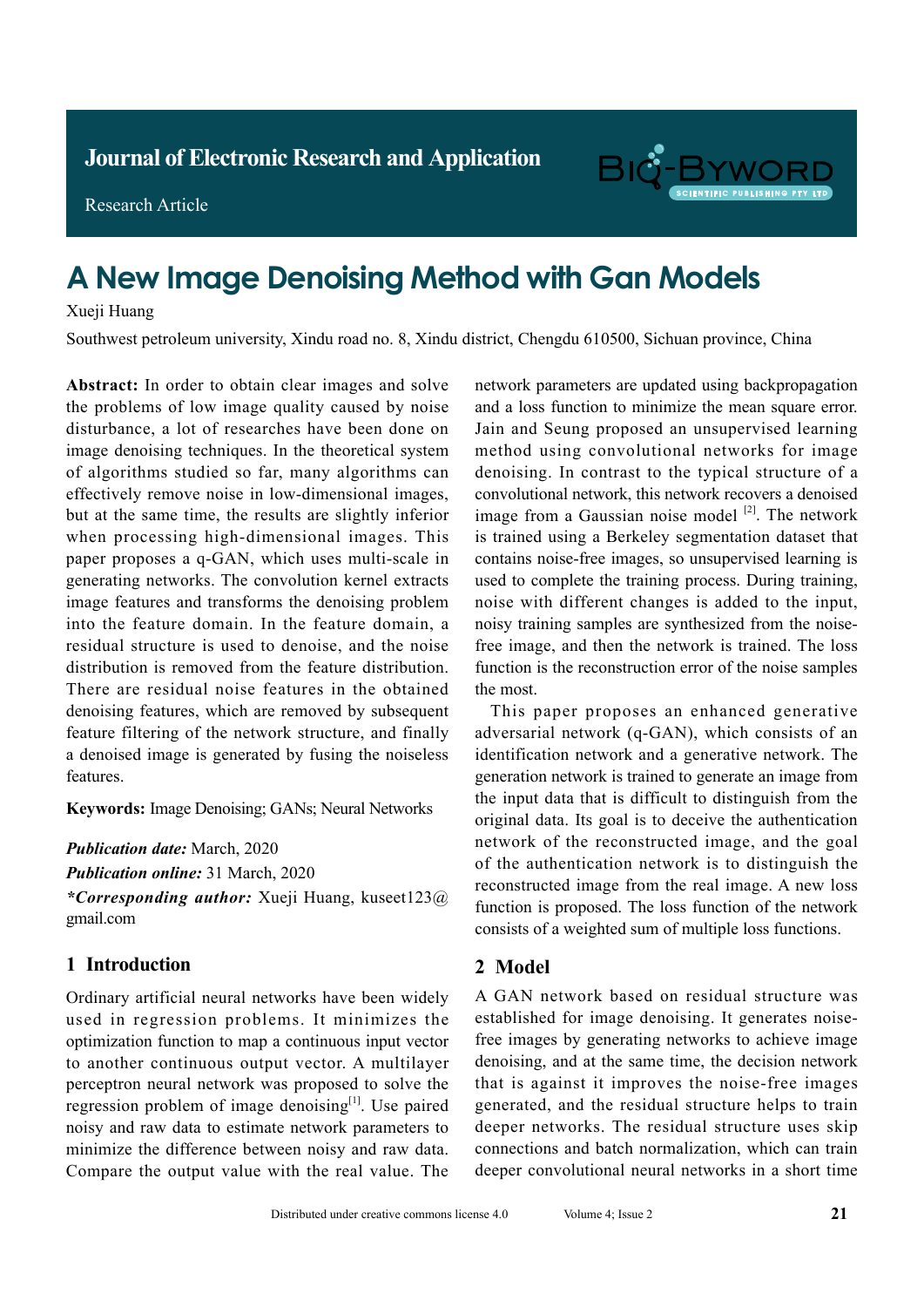while ensuring training quality. Only three residual blocks are used in this paper. More residual blocks will significantly improve the training accuracy and increase the training time.

# **2.1 Generator**

Since the image of the input generation network is a noise image, the multi-scale features output by the feature extraction layer are also features polluted by noise. For these noisy features, this paper uses stacked convolution layer structure to extract the noise in the features, and through cross-layer connection, subtracts the noisy features from the extracted noise to obtain the denoised image features for subsequent use. Network processing. In image denoising networks, it is usually necessary to extract texture features and recover the denoised images through the features. However, in DnCNN, a deep convolutional network is used to extract the noise distribution in the image, and the cross-layer connection is used to remove the noise distribution in the noisy image to achieve the purpose of image denoising. For generating network G, it is necessary to constantly deceive and discriminate network D:

 $max[log(D(G(z)))]$ (1)

To discriminate network D, we must continuously

learn to prevent being deceived by the generated network G:

$$
\mathbf{max}[\log \mathbf{D}(\mathbf{x}) + \log_{e}(2)]
$$
 (2)

Training using gradient descent (GD), for generating gradients of network G: (3)

For the gradient of discriminative network D: (4)

The probability density distribution function of X is defined as Pdata  $(x)$ , and the probability density distribution function of  $G(Z)$  is defined as Pg  $(x)$ . Then for each training, if G is fixed, the optimal output D value is as follows:

$$
D_{G} \mathbf{Y} \mathbf{x} \mathbf{Y} = \frac{Pdata(x)}{Pdata(x) + Pg(x)}
$$
(5)

The network uses a symmetric structure, similar to the traditional CNN framework, with three convolutional layers, as well as batch normalization and  $L$ relu<sup>[3]</sup> activation functions. Then there are three residual blocks, each containing two convolutional layers, batch normalization and Lrelu activation function. The residual structure makes the network effective in training and has better convergence performance. Next are three deconvolution layers, each corresponding to a convolutional layer at the front end of the network. Each deconvolution layer resizes the image. The generator network is shown in Figure 1.





## **2.2 Discriminator**

This paper uses a convolutional neural network to build a discriminative network. The image information is extracted through four layers of convolutional layers. Each layer of convolutional layers uses batch normalization processing, uses ReLU as the activation function, and uses a maximum pooling operation. The discriminative network extracts image features through a convolution

operation and uses maximum pooling to reduce the dimensionality of the convolution information. When selecting the pooling function of the network, the average pooling function averages the features, which can well retain the background information of the image, but cause loss of image texture details. In the task of discriminating the network, the judgment is mainly based on the texture details, so the maximum value pooling is selected for the downsampling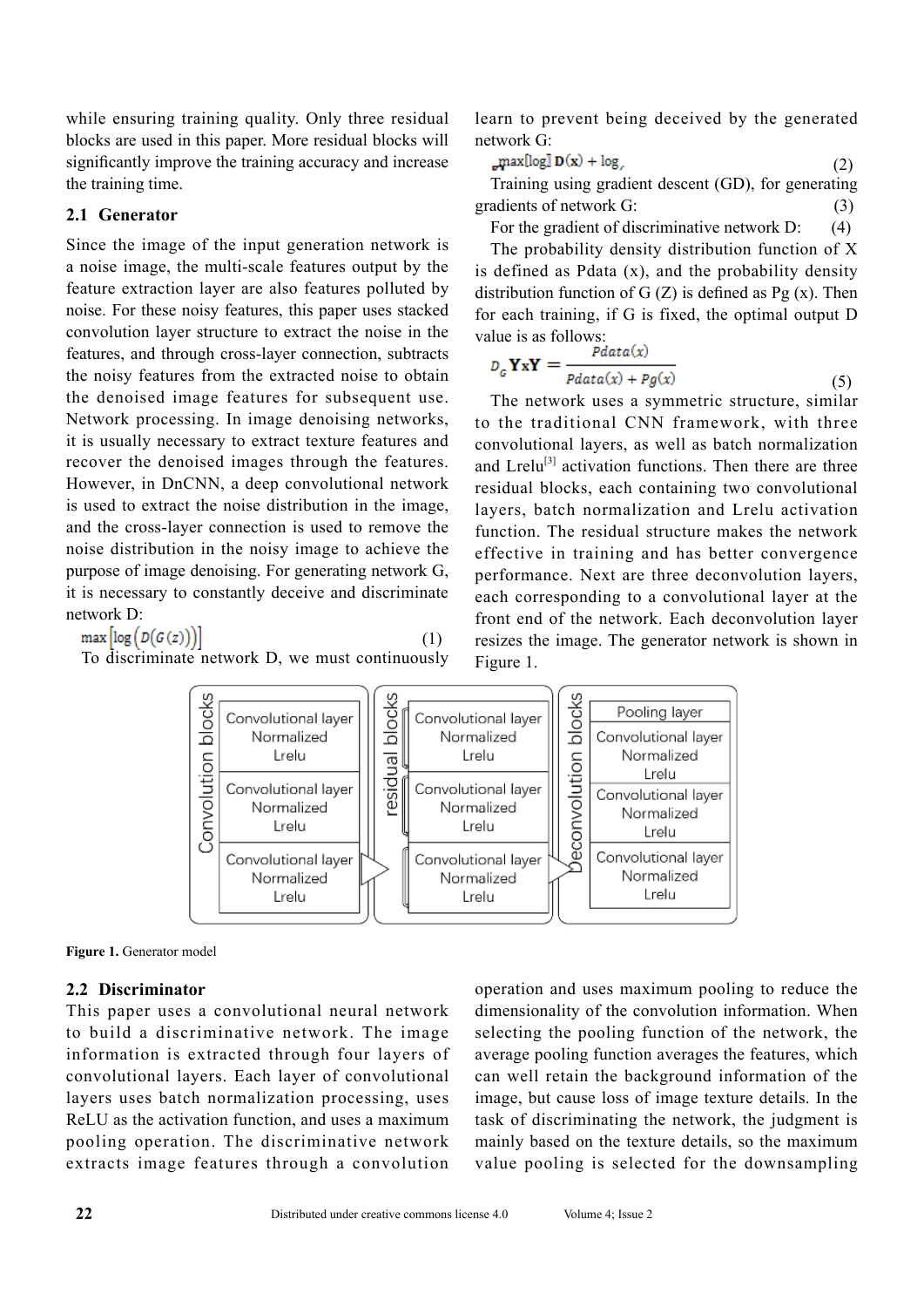operation to retain more texture features, while achieving the goal of reducing the amount of parameters. The batch normalization operation is used to solve the initialization and optimization problems of the network, so that during the training process of the network at each layer, the input distribution does not fluctuate with the change of the previous layer. In the selection of the activation function, the ReLU function is selected because it has a linear unsaturated nature, is easy to calculate, and provides the ability of neural networks to sparsely express. The structure of Discriminator train model is shown in Figure 2.



**Figure 2.** Discriminator train model

In order to improve the quality of the denoised images generated by the network, an identification network is also needed to determine whether each denoised image produced is qualified or unqualified. Construct a decision network based on deep reinforcement learning, and build two neural networks. The target decision network is a decision network that generates an adversarial network. It does not update parameters in a timely manner. The current decision network is used to determine whether the denoised image is qualified. This neural network has the latest neural network parameters.

#### **2.3 Comprehensive loss function**

In order to ensure the good performance of the trained network, a new comprehensive loss function is proposed in this paper. Specifically, the point-wise pixel loss, smoothing loss, and adversarial loss are combined with appropriate weights to form a new comprehensive loss function.

Adversarial loss refers to generating the output produced by the network to deceive the errors caused by the identification network. Pixel loss refers to the error generated by comparing each pixel of the generated image with the ground truth image (Euclidean distance). Adding a new loss to these existing loss functions is called smoothing loss. In order to prevent the possible checkerboard effect of the image<sup>[4]</sup>, the difference between adjacent pixels is calculated as a loss of smoothness. Slide a copy of the generated image one unit to the left, and then take a Euclidean distance between the moving images. The new loss function is defined as follows:

$$
L = \lambda aLa + \lambda pLp + \lambda sLs \qquad (6)
$$

Among them, LA stands for adversarial loss (loss from discriminator D), LP is pixel loss (pixel-to-pixel Euclidean distance between the generated image and the real image), and Ls is smoothness loss.  $\lambda a$ ,  $\lambda p$ , and  $\lambda$ s are predefined weights for adversarial loss, pixel loss, and smoothing loss, respectively.

#### **3 Experimental results and analysis**

#### **3.1 Experimental data set and training details**

Due to the lack of large-scale data sets that can be used for training and evaluation of single image denoising, this chapter synthesizes a new set of training and test samples in experiments. This paper intercepts 100 movie image frames and adds Gaussian noise as the data set. Gaussian noise with different standard deviations is added to generate different training and test sets, and each image has 5 kinds of intensity noise. The training set contains a total of 500 images and the test set has 50 images. All training and test samples are adjusted to  $256 \times 144$ .

In the course of the experiment, because the network is more complicated, directly training the entire network cannot effectively converge to good results, so the two-step training method is adopted for the GAN network proposed in this paper. First, pre-train the generated network to extract global information, then fix the network parameters of this branch and continue training the remaining other branches. The optimization algorithm adopted by the network is Adam (Adaptive Moment Estimation) algorithm, the batch size is 7, and the number of training iterations is 10k. In training, set  $\lambda a = 0.5$ ,  $\lambda p = 1.0$ ,  $\lambda s = 0.0001$ . The first convolutional and deconvolutional layer of the generated network consists of kernels of size 3 \* 3, with a step size of 1. All other convolution and deconvolution layers in the generative network consist of kernels of size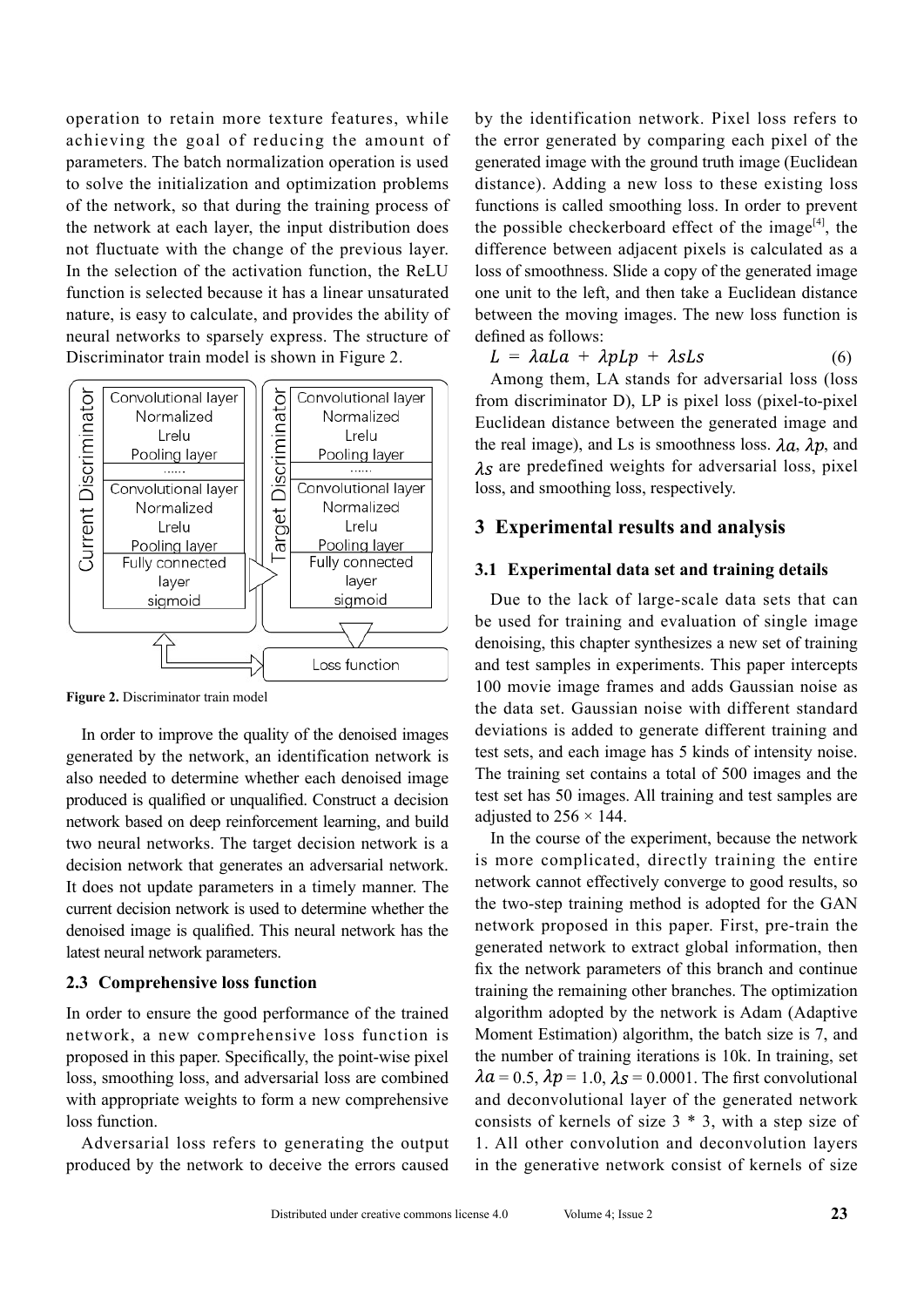3X3, with a step size of 1. The first three layers of all the convolution and deconvolution layers of the identification network are composed of kernels of size 4  $\times$  4, with a step size of 2 and no zero padding. The last two layers consist of  $4 \times 4$  kernels with a step size of 1 and zero padding.

## **3.2 Comparison with other methodsy**

This section compares the algorithms proposed in this chapter with other algorithms, including traditional algorithms, such as the  $BM3D^{[5]}$ denoising algorithm, and deep learning-based

algorithms, such as the DnCNN algorithm $[6]$ . For fair comparison, algorithms based on convolutional neural networks, such as  $SRCNN^{[7]}$ , are trained on the training data set in this paper. In the following denoising simulation, Gaussian noise is added to the initial image, and then the denoising simulation is performed. In the comparison experiment, DnCNN, SRCNN, and BM3D denoising algorithms are used to process the same noisy image to better illustrate the denoising effect of the algorithm in this chapter. Figures 3 and 4 show the denoising results of various methods.



**Figure 3.** Denoising effect comparison between q-GAN network and other methods



**Figure 4.** Denoising effect comparison between q-GAN network and other methods

In order to objectively verify the effectiveness of the algorithm in this chapter, the quantitative comparison of PSNR and SSIM values is evaluated below. As shown in Table 1, the underline with the highest PSNR and SSIM is marked. Compared with the deep learning algorithm represented by DnCNN, the results of q-GAN proposed in this chapter have higher PSNR and SSIM.